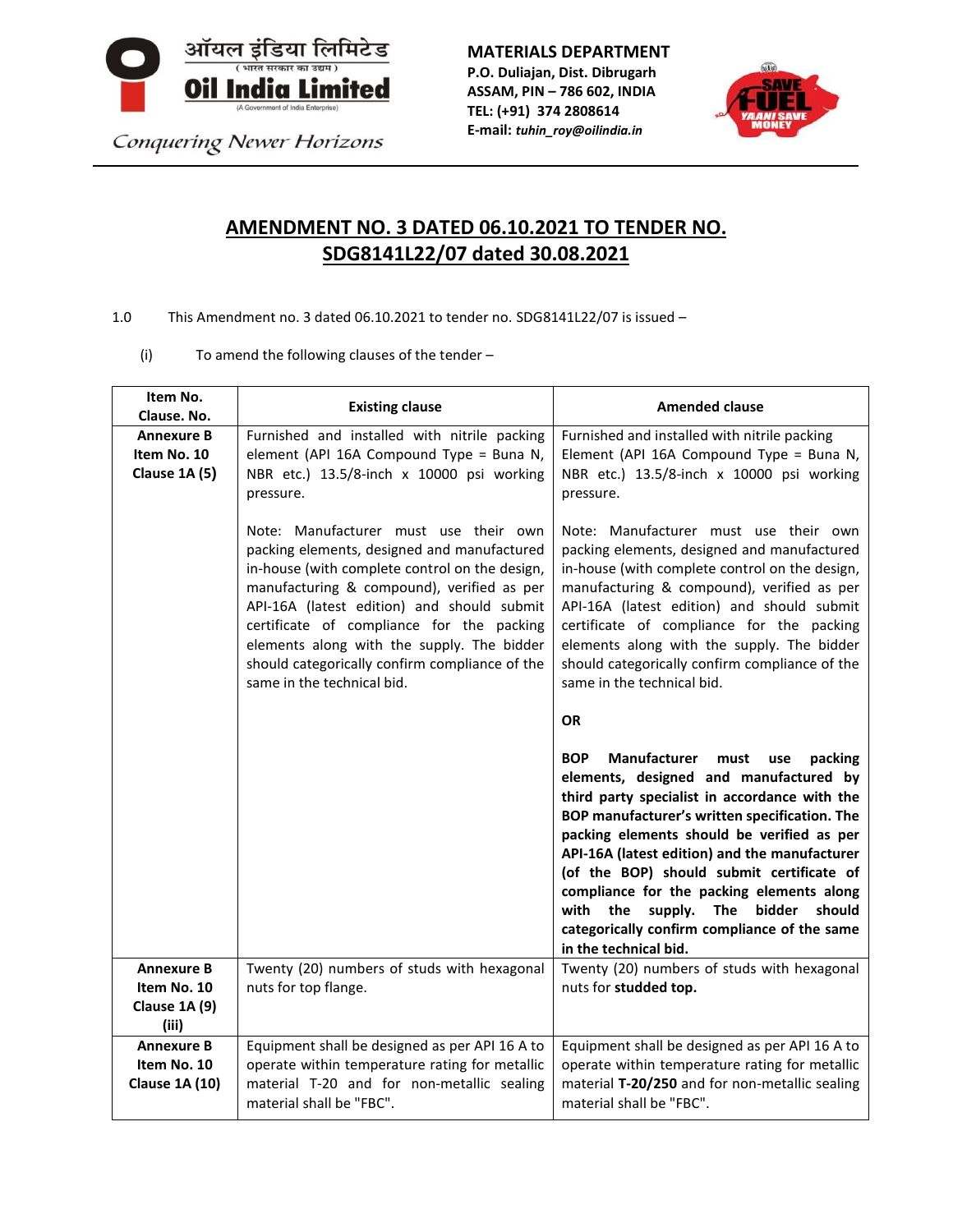| <b>Annexure B</b><br>Item No. 20<br>Clause 2A (8) | The ram packers should be featured with self-<br>feeding mechanism along with a large reserve<br>of elastomer for ensuring a long-lasting seal<br>under all conditions.<br>Note: Manufacturer must use their own RAM<br>elastomers, designed and manufactured in-<br>house (with complete control on the design,<br>manufacturing & compound), verified as per<br>API-16A (latest edition) and should submit<br>certificate of compliance for the RAM<br>elastomers along with the supply. The bidder<br>should categorically confirm compliance of the<br>same in the technical bid. | The ram packers should be featured with self-<br>feeding mechanism along with a large reserve<br>of elastomer for ensuring a long-lasting seal<br>under all conditions.<br>Note: Manufacturer must use their own RAM<br>elastomers, designed and manufactured in-<br>house (with complete control on the design,<br>manufacturing & compound), verified as per<br>API-16A (latest edition) and should submit<br>certificate of compliance for the RAM<br>elastomers along with the supply. The bidder<br>should categorically confirm compliance of the<br>same in the technical bid.<br><b>OR</b><br>BOP Manufacturer must use RAM elastomers,<br>designed and manufactured by third party<br>specialist in accordance with the BOP<br>manufacturer's written specification. The<br>packing elements should be verified as per<br>API-16A (latest edition) and the manufacturer<br>(of the BOP) should submit certificate of |
|---------------------------------------------------|---------------------------------------------------------------------------------------------------------------------------------------------------------------------------------------------------------------------------------------------------------------------------------------------------------------------------------------------------------------------------------------------------------------------------------------------------------------------------------------------------------------------------------------------------------------------------------------|-------------------------------------------------------------------------------------------------------------------------------------------------------------------------------------------------------------------------------------------------------------------------------------------------------------------------------------------------------------------------------------------------------------------------------------------------------------------------------------------------------------------------------------------------------------------------------------------------------------------------------------------------------------------------------------------------------------------------------------------------------------------------------------------------------------------------------------------------------------------------------------------------------------------------------|
|                                                   |                                                                                                                                                                                                                                                                                                                                                                                                                                                                                                                                                                                       | compliance for the RAM elastomers along with<br>the supply. The bidder should categorically<br>confirm compliance of the same in the<br>technical bid.                                                                                                                                                                                                                                                                                                                                                                                                                                                                                                                                                                                                                                                                                                                                                                        |
| <b>Annexure B</b>                                 | Equipment shall be designed as per API 16 A to                                                                                                                                                                                                                                                                                                                                                                                                                                                                                                                                        | Equipment shall be designed as per API 16 A to                                                                                                                                                                                                                                                                                                                                                                                                                                                                                                                                                                                                                                                                                                                                                                                                                                                                                |
| Item No. 20                                       | operate within temperature rating for metallic                                                                                                                                                                                                                                                                                                                                                                                                                                                                                                                                        | operate within temperature rating for metallic                                                                                                                                                                                                                                                                                                                                                                                                                                                                                                                                                                                                                                                                                                                                                                                                                                                                                |
|                                                   |                                                                                                                                                                                                                                                                                                                                                                                                                                                                                                                                                                                       |                                                                                                                                                                                                                                                                                                                                                                                                                                                                                                                                                                                                                                                                                                                                                                                                                                                                                                                               |
| <b>Clause 2A (12)</b>                             | material T-20 and for non-metallic sealing                                                                                                                                                                                                                                                                                                                                                                                                                                                                                                                                            | material T-20/250 and for non-metallic sealing                                                                                                                                                                                                                                                                                                                                                                                                                                                                                                                                                                                                                                                                                                                                                                                                                                                                                |
|                                                   | material shall be "BCD".                                                                                                                                                                                                                                                                                                                                                                                                                                                                                                                                                              | material shall be "BCD".                                                                                                                                                                                                                                                                                                                                                                                                                                                                                                                                                                                                                                                                                                                                                                                                                                                                                                      |

- (ii) To amend the **PERFORMANCE SECURITY FORM (PROFORMA - 3).** Amended PERFORMANCE SECURITY FORM (PROFORMA - 3) is attached as **ANNEXURE – I** to this amendment. Also, the Note to the Proforma stands deleted.
- 2.0 All other terms and conditions of the tender remain unchanged.

**(T. ROY)**

**Sd/-**

**CHIEF MANAGER MATERIALS (FD) FOR GENERAL MANAGER - MATERIALS (HoD) FOR RESIDENT CHIEF EXECUTIVE**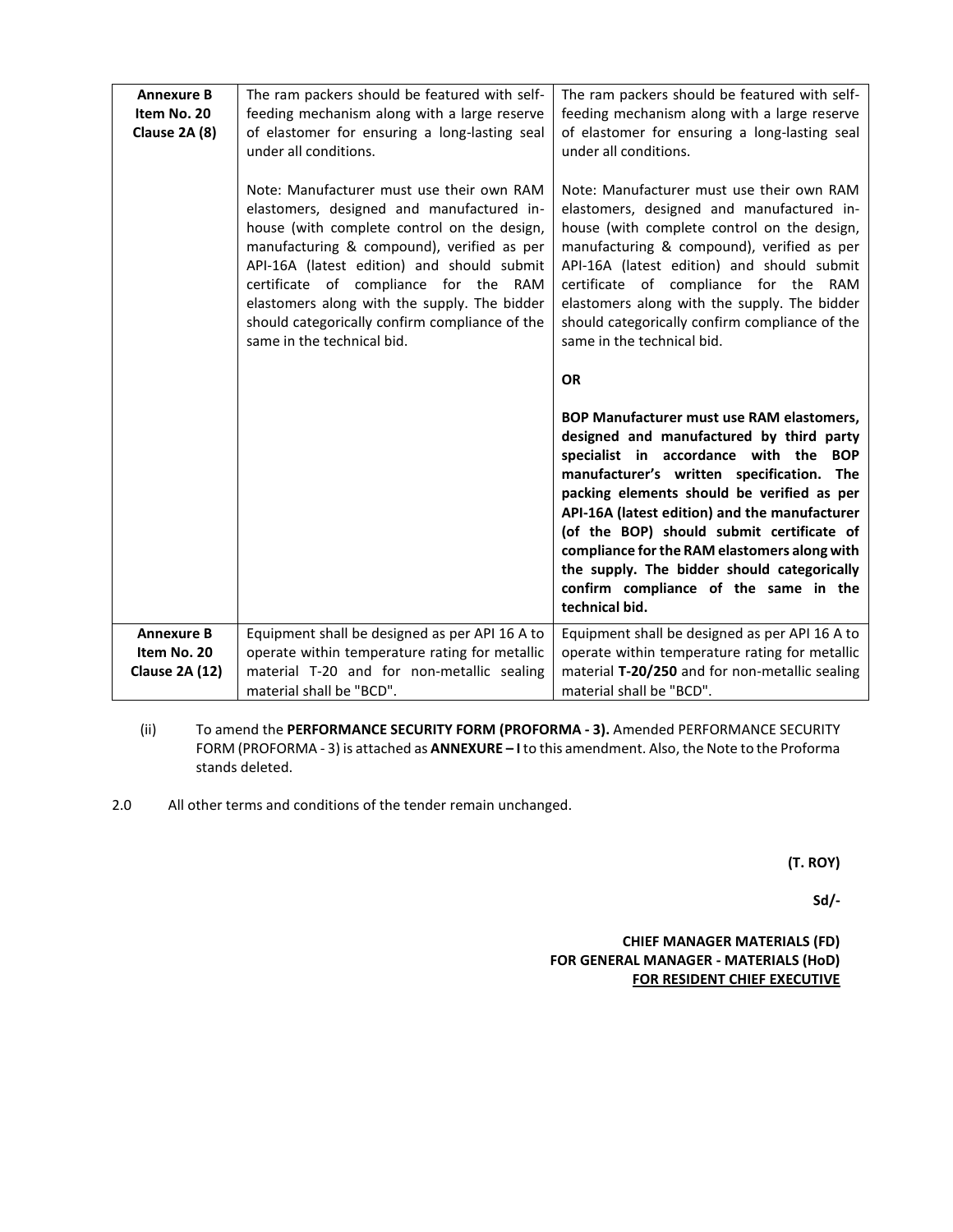## **ANNEXURE – I**

## **FORM FOR PERFORMANCE BANK GUARANTEE**

To,

M/s. Oil India Limited

----------------------- ----------------------

| WHEREAS                                                      | (Name and address of Contractor) (hereinafter called |
|--------------------------------------------------------------|------------------------------------------------------|
| "Contractor") had undertaken, in pursuance of Contact No.    | to.                                                  |
| execute (Name of Contract and Brief Description of the Work) | (hereinafter                                         |
| called "the Contract").                                      |                                                      |

AND WHEREAS it has been stipulated by you in the said Contract that the Contractor shall furnish you with a Bank Guarantee as security for compliance with Contractor's obligations in accordance with the Contract.

AND WHEREAS we (May incorporate the Bank Name) have agreed to give the Contractor such a Bank Guarantee; NOW THEREFORE we hereby affirm that we are Guarantors on behalf of the Contractor, up to a total of (Amount of Guarantee in figures) and the settlem of the vertex (in words and the settlem in the settlem in the settlem in the settlem in the settlem in the settlem in the settlem in the settlem in the settlem in the settlem in the se the types and proportions of currencies in which the Contract price is payable, and we undertake to pay you, upon your first written demand and without cavil or arguments, any sum or sums within the limits of guarantee sum as aforesaid without your needing to prove or to show grounds or reasons for your demand for the sum specified therein. We hereby waive the necessity of your demanding the said debt from the Contractor before presenting us with the demand.

We further agree that no change or addition to or other modification of the terms of the Contract or the work to be performed thereunder or of any of the Contract documents which may be made between you and the Contractor shall in any way cease us from any liability under this guarantee, and we hereby waive notice of such change, addition or modification.

This guarantee is valid until the \_\_\_\_\_\_\_\_\_\_\_\_\_\_\_\_\_\_\_\_\_\_\_\_\_\_\_day of \_\_\_\_\_\_\_\_\_\_\_\_\_\_\_

The details of the Issuing Bank and Controlling Bank are as under:

- A. Issuing Bank: BANK FAX NO: BANK EMAIL ID: BANK TELEPHNE NO: IFSC CODE OF THE BANK:
- B. Controlling Office:

Address of the Controlling Office of the BG issuing Bank:

Name of the Contract Person at the Controlling Office with Mobile No. and e-mail address:

Notwithstanding anything contained herein:

- a) Our liability under this Bank Guarantee shall is restricted up to Rs………..
- b) This guarantee shall be valid till …………